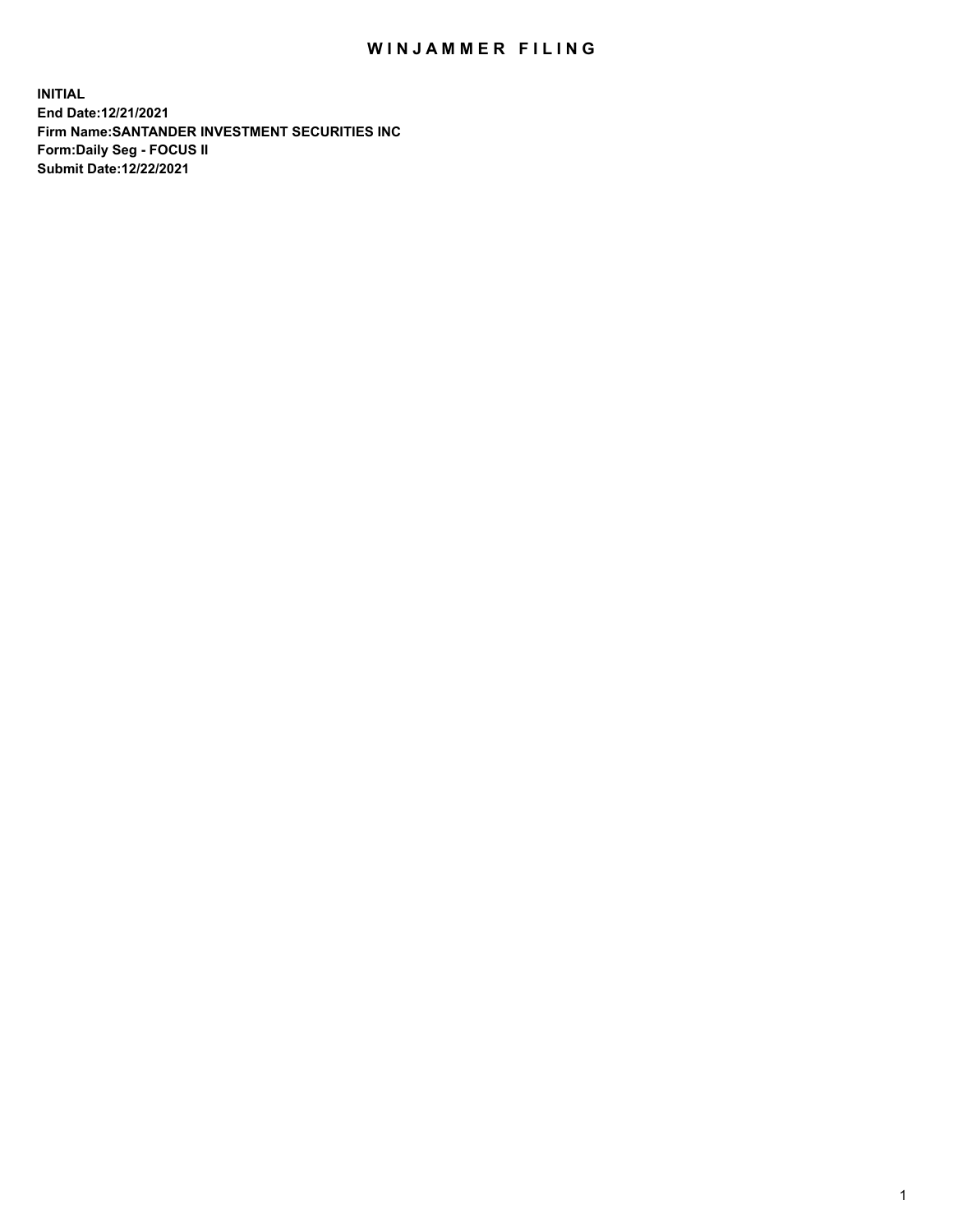**INITIAL End Date:12/21/2021 Firm Name:SANTANDER INVESTMENT SECURITIES INC Form:Daily Seg - FOCUS II Submit Date:12/22/2021 Daily Segregation - Cover Page**

| $-0.9$                                                                            |                                                      |
|-----------------------------------------------------------------------------------|------------------------------------------------------|
| Name of Company                                                                   | <b>SANTANDER INVESTMENT</b><br><b>SECURITIES INC</b> |
| <b>Contact Name</b>                                                               | <b>Richard Ro</b>                                    |
| <b>Contact Phone Number</b>                                                       | (212) 350-3662                                       |
| <b>Contact Email Address</b>                                                      | richard.ro@santander.us                              |
| FCM's Customer Segregated Funds Residual Interest Target (choose one):            |                                                      |
| a. Minimum dollar amount: ; or                                                    | <u>70,000,000</u>                                    |
| b. Minimum percentage of customer segregated funds required:% ; or                | <u>0</u>                                             |
| c. Dollar amount range between: and; or                                           | 00                                                   |
| d. Percentage range of customer segregated funds required between:% and%.         | 0 <sub>0</sub>                                       |
| FCM's Customer Secured Amount Funds Residual Interest Target (choose one):        |                                                      |
| a. Minimum dollar amount: ; or                                                    | $\frac{0}{0}$                                        |
| b. Minimum percentage of customer secured funds required:%; or                    |                                                      |
| c. Dollar amount range between: and; or                                           | 0 <sub>0</sub>                                       |
| d. Percentage range of customer secured funds required between:% and%.            | 0 <sub>0</sub>                                       |
| FCM's Cleared Swaps Customer Collateral Residual Interest Target (choose one):    |                                                      |
| a. Minimum dollar amount: ; or                                                    | $\frac{0}{0}$                                        |
| b. Minimum percentage of cleared swaps customer collateral required:% ; or        |                                                      |
| c. Dollar amount range between: and; or                                           | 00                                                   |
| d. Percentage range of cleared swaps customer collateral required between:% and%. | 00                                                   |

Attach supporting documents CH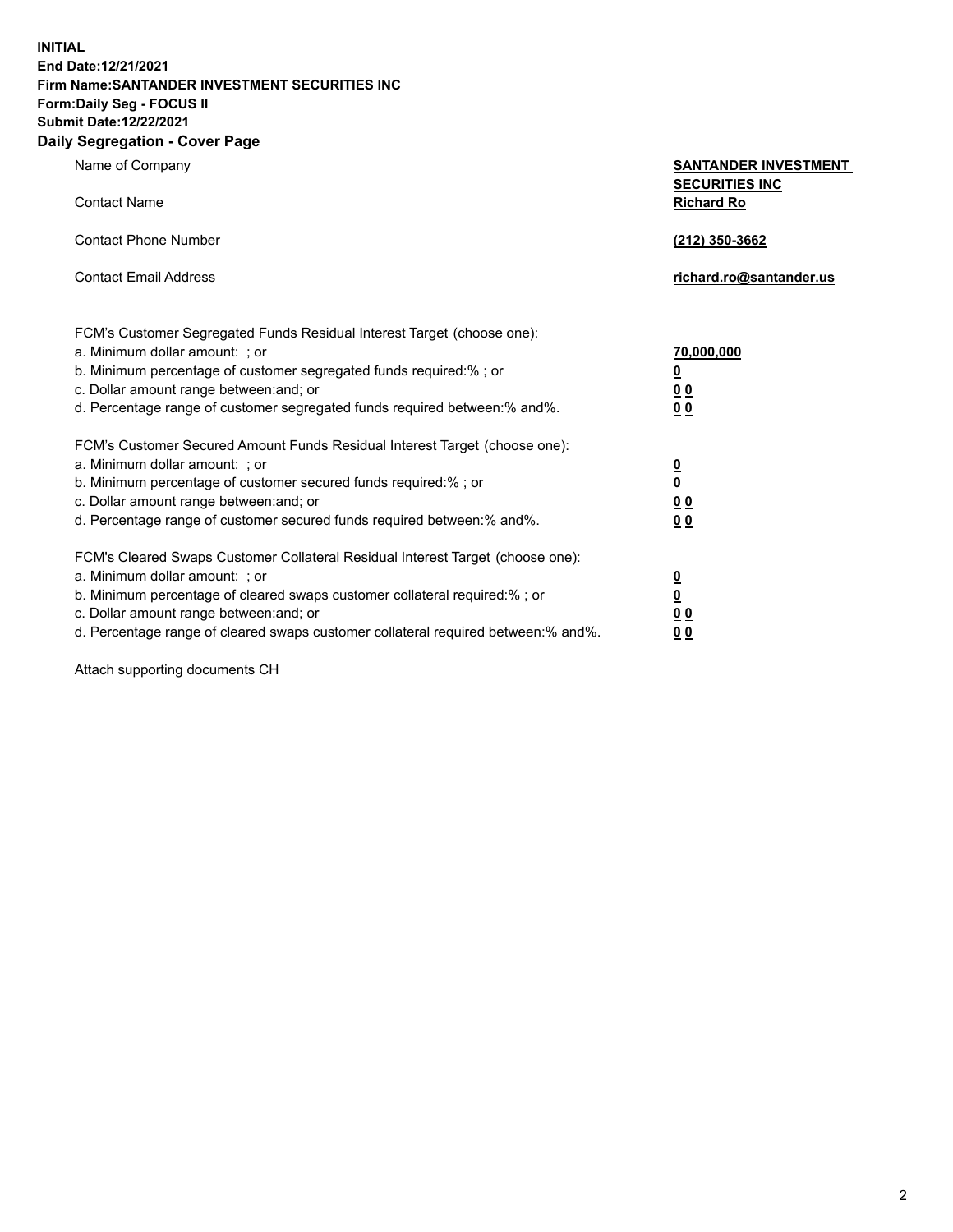## **INITIAL End Date:12/21/2021 Firm Name:SANTANDER INVESTMENT SECURITIES INC Form:Daily Seg - FOCUS II Submit Date:12/22/2021 Daily Segregation - Secured Amounts**

|     | Foreign Futures and Foreign Options Secured Amounts                                         |                   |
|-----|---------------------------------------------------------------------------------------------|-------------------|
|     | Amount required to be set aside pursuant to law, rule or regulation of a foreign            | $0$ [7305]        |
|     | government or a rule of a self-regulatory organization authorized thereunder                |                   |
| 1.  | Net ledger balance - Foreign Futures and Foreign Option Trading - All Customers             |                   |
|     | A. Cash                                                                                     | $0$ [7315]        |
|     | B. Securities (at market)                                                                   | $0$ [7317]        |
| 2.  | Net unrealized profit (loss) in open futures contracts traded on a foreign board of trade   | $0$ [7325]        |
| 3.  | Exchange traded options                                                                     |                   |
|     | a. Market value of open option contracts purchased on a foreign board of trade              | $0$ [7335]        |
|     | b. Market value of open contracts granted (sold) on a foreign board of trade                | $0$ [7337]        |
| 4.  | Net equity (deficit) (add lines 1. 2. and 3.)                                               | $0$ [7345]        |
| 5.  | Account liquidating to a deficit and account with a debit balances - gross amount           | $0$ [7351]        |
|     | Less: amount offset by customer owned securities                                            | 0 [7352] 0 [7354] |
| 6.  | Amount required to be set aside as the secured amount - Net Liquidating Equity              | $0$ [7355]        |
|     | Method (add lines 4 and 5)                                                                  |                   |
| 7.  | Greater of amount required to be set aside pursuant to foreign jurisdiction (above) or line | $0$ [7360]        |
|     | 6.                                                                                          |                   |
|     | FUNDS DEPOSITED IN SEPARATE REGULATION 30.7 ACCOUNTS                                        |                   |
| 1.  | Cash in banks                                                                               |                   |
|     | A. Banks located in the United States                                                       | $0$ [7500]        |
|     | B. Other banks qualified under Regulation 30.7                                              | 0 [7520] 0 [7530] |
| 2.  | <b>Securities</b>                                                                           |                   |
|     | A. In safekeeping with banks located in the United States                                   | $0$ [7540]        |
|     | B. In safekeeping with other banks qualified under Regulation 30.7                          | 0 [7560] 0 [7570] |
| 3.  | Equities with registered futures commission merchants                                       |                   |
|     | A. Cash                                                                                     | $0$ [7580]        |
|     | <b>B.</b> Securities                                                                        | <u>0</u> [7590]   |
|     | C. Unrealized gain (loss) on open futures contracts                                         | 0 [7600]          |
|     | D. Value of long option contracts                                                           | $0$ [7610]        |
|     | E. Value of short option contracts                                                          | 0 [7615] 0 [7620] |
| 4.  | Amounts held by clearing organizations of foreign boards of trade                           |                   |
|     | A. Cash                                                                                     | $0$ [7640]        |
|     | <b>B.</b> Securities                                                                        | <u>0</u> [7650]   |
|     | C. Amount due to (from) clearing organization - daily variation                             | $0$ [7660]        |
|     | D. Value of long option contracts                                                           | $0$ [7670]        |
|     | E. Value of short option contracts                                                          | 0 [7675] 0 [7680] |
| 5.  | Amounts held by members of foreign boards of trade                                          |                   |
|     | A. Cash                                                                                     | $0$ [7700]        |
|     | <b>B.</b> Securities                                                                        | $0$ [7710]        |
|     | C. Unrealized gain (loss) on open futures contracts                                         | $0$ [7720]        |
|     | D. Value of long option contracts                                                           | $0$ [7730]        |
|     | E. Value of short option contracts                                                          | 0 [7735] 0 [7740] |
| 6.  | Amounts with other depositories designated by a foreign board of trade                      | 0 [7760]          |
| 7.  | Segregated funds on hand                                                                    | $0$ [7765]        |
| 8.  | Total funds in separate section 30.7 accounts                                               | $0$ [7770]        |
| 9.  | Excess (deficiency) Set Aside for Secured Amount (subtract line 7 Secured Statement         | $0$ [7380]        |
|     | Page 1 from Line 8)                                                                         |                   |
| 10. | Management Target Amount for Excess funds in separate section 30.7 accounts                 | $0$ [7780]        |
| 11. | Excess (deficiency) funds in separate 30.7 accounts over (under) Management Target          | $0$ [7785]        |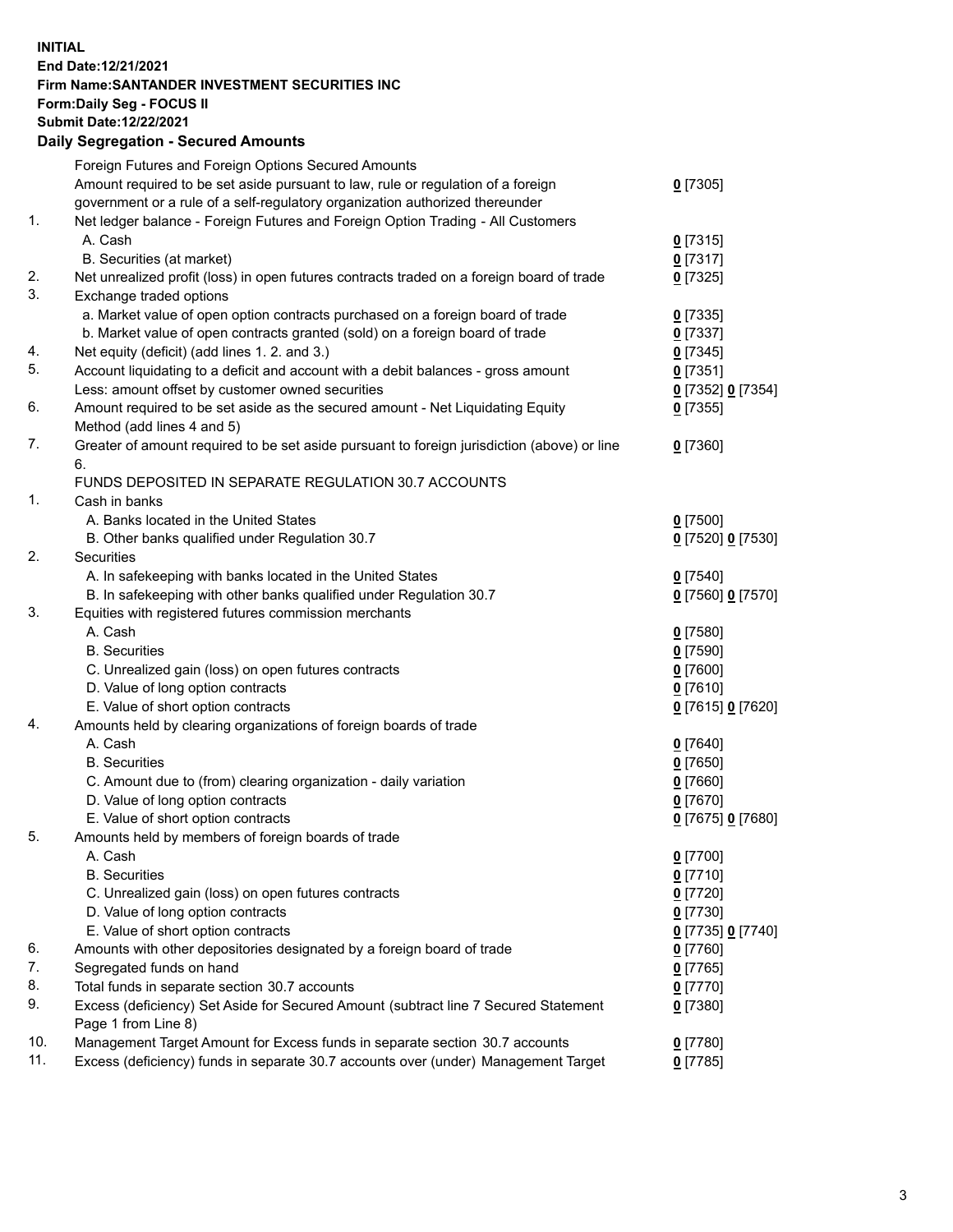| <b>INITIAL</b> |                                                                                     |                      |
|----------------|-------------------------------------------------------------------------------------|----------------------|
|                | End Date: 12/21/2021                                                                |                      |
|                | <b>Firm Name: SANTANDER INVESTMENT SECURITIES INC</b>                               |                      |
|                | Form: Daily Seg - FOCUS II                                                          |                      |
|                | Submit Date:12/22/2021                                                              |                      |
|                | Daily Segregation - Segregation Statement                                           |                      |
|                | SEGREGATION REQUIREMENTS(Section 4d(2) of the CEAct)                                |                      |
| 1.             | Net ledger balance                                                                  |                      |
|                | A. Cash                                                                             | 2,650,831,522 [7010] |
|                | B. Securities (at market)                                                           | $0$ [7020]           |
| 2.             | Net unrealized profit (loss) in open futures contracts traded on a contract market  | -202,604,217 [7030]  |
| 3.             | Exchange traded options                                                             |                      |
|                | A. Add market value of open option contracts purchased on a contract market         | 74,257,676 [7032]    |
|                | B. Deduct market value of open option contracts granted (sold) on a contract market | -36,179,894 [7033]   |
| 4.             | Net equity (deficit) (add lines 1, 2 and 3)                                         | 2,486,305,087 [7040] |
| 5.             | Accounts liquidating to a deficit and accounts with                                 |                      |
|                | debit balances - gross amount                                                       | $0$ [7045]           |
|                | Less: amount offset by customer securities                                          | 0 [7047] 0 [7050]    |
| 6.             | Amount required to be segregated (add lines 4 and 5)                                | 2,486,305,087 [7060] |
|                | FUNDS IN SEGREGATED ACCOUNTS                                                        |                      |
| 7.             | Deposited in segregated funds bank accounts                                         |                      |
|                | A. Cash                                                                             | 329,892,812 [7070]   |
|                | B. Securities representing investments of customers' funds (at market)              | $0$ [7080]           |
|                | C. Securities held for particular customers or option customers in lieu of cash (at | $0$ [7090]           |
|                | market)                                                                             |                      |
| 8.             | Margins on deposit with derivatives clearing organizations of contract markets      |                      |
|                | A. Cash                                                                             | 2,070,362,271 [7100] |
|                | B. Securities representing investments of customers' funds (at market)              | $0$ [7110]           |
|                | C. Securities held for particular customers or option customers in lieu of cash (at | $0$ [7120]           |
|                | market)                                                                             |                      |
| 9.             | Net settlement from (to) derivatives clearing organizations of contract markets     | 120,115,992 [7130]   |
| 10.            | Exchange traded options                                                             |                      |
|                | A. Value of open long option contracts                                              | 74,257,676 [7132]    |
|                | B. Value of open short option contracts                                             | -36,179,894 [7133]   |
| 11.            | Net equities with other FCMs                                                        |                      |
|                | A. Net liquidating equity                                                           | $0$ [7140]           |
|                | B. Securities representing investments of customers' funds (at market)              | $0$ [7160]           |
|                | C. Securities held for particular customers or option customers in lieu of cash (at | $0$ [7170]           |
|                | market)                                                                             |                      |
| 12.            | Segregated funds on hand                                                            | $0$ [7150]           |
| 13.            | Total amount in segregation (add lines 7 through 12)                                | 2,558,448,857 [7180] |
| 14.            | Excess (deficiency) funds in segregation (subtract line 6 from line 13)             | 72,143,770 [7190]    |
| 15.            | Management Target Amount for Excess funds in segregation                            | 70,000,000 [7194]    |
| 16.            | Excess (deficiency) funds in segregation over (under) Management Target Amount      | 2,143,770 [7198]     |
|                | <b>Excess</b>                                                                       |                      |